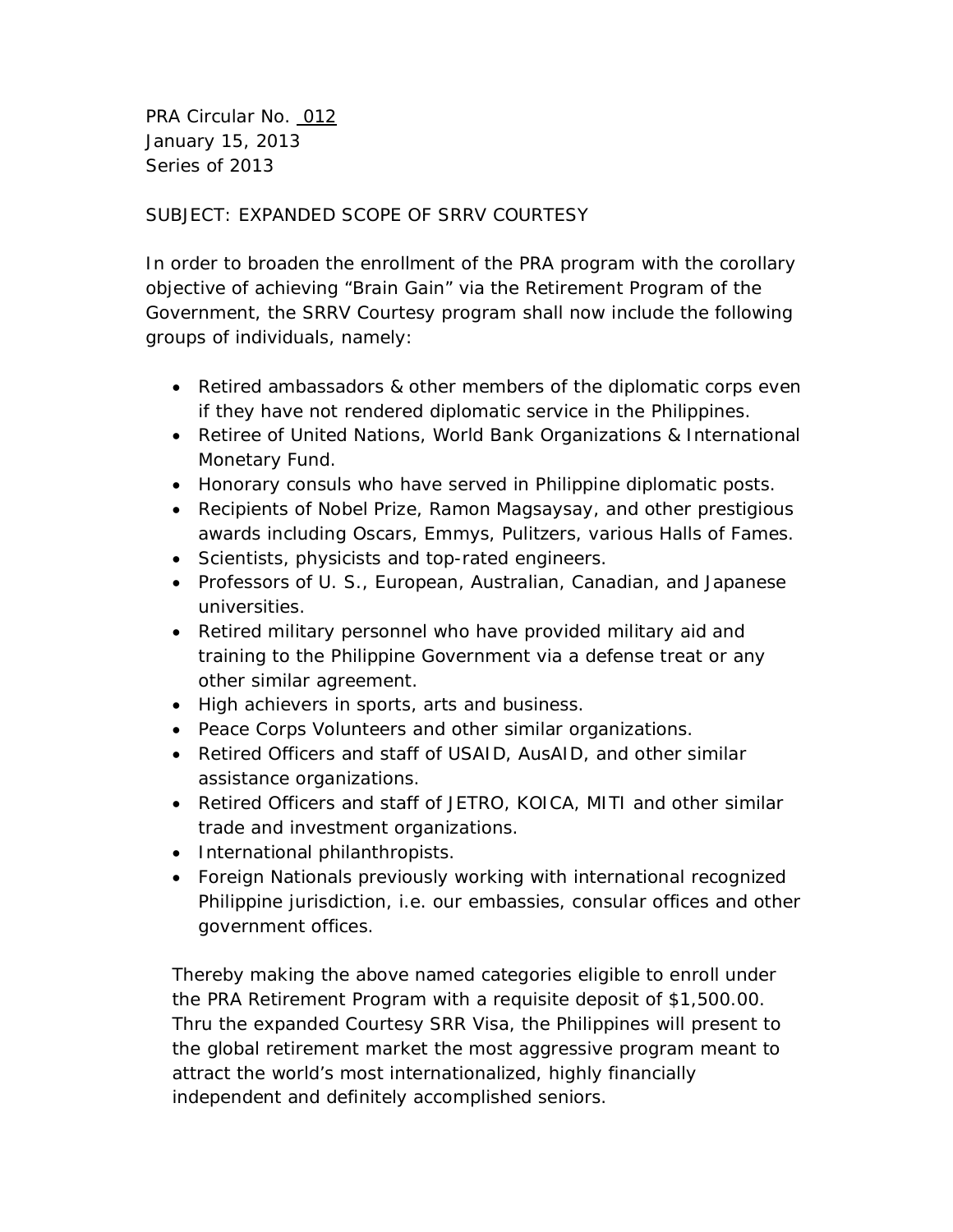The above expanded SRRV Courtesy scheme has been approved by the Board of Trustees per Board Resolution No. 011 dated August 13, 2012 .

To qualify under this scheme, the applicant must be:

- a. At least 50 years old with a monthly pension or any other similar benefits of at least US\$1,000.00 which shall be regularly remitted to the Philippines;
- b. A citizen of a country where the Philippines has existing diplomatic relations; and
- c. Able to comply with all the documentary requirements, visa deposits, fees and other conditions under the SRRV Courtesy program including certification by the concerned entity/organization of the position occupied/held by the applicant.

The Resident Retiree Servicing Center (RRSC) shall be responsible for the implementation of this policy.

This Circular shall take effect after 15 days following the completion of its publication at the UP Law Center.

(signed) VEREDIGNO P. ATIENZA General Manager